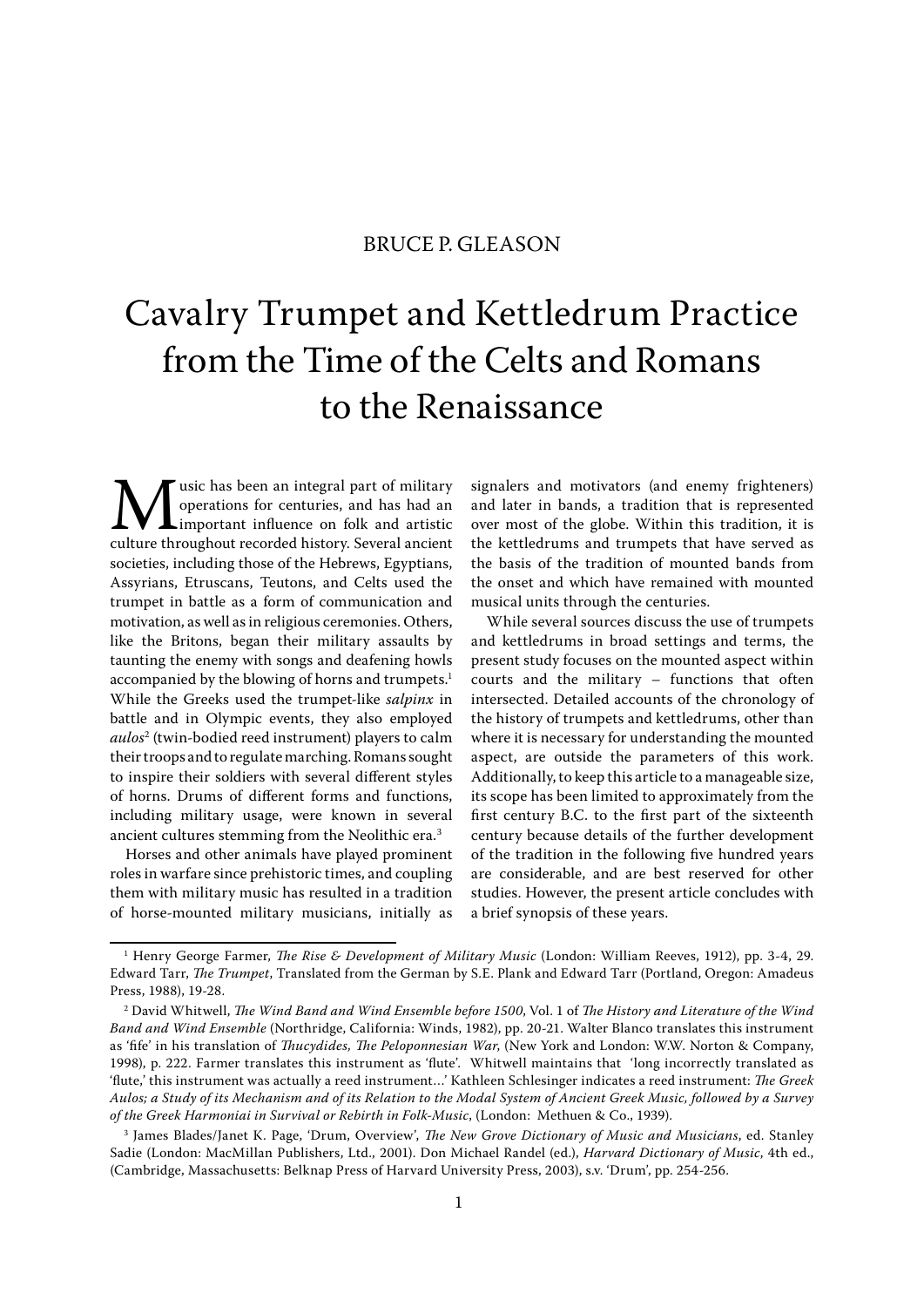#### PRE-CRUSADES

Some of the earliest records of battlefield horsemounted trumpet use are from the Celts and Romans. Celtic evidence is apparent with the discovery of seventy-centimeter-long metal cones in Germany, which Renato Meucci maintains were connected with the cavalry, $4$  as well as with pre-Roman coins from southeastern Britain of the first century B.C. and first century A.D., which are engraved with horsemen brandishing carnyces, cylindrical pipes played vertically with boars' heads fixed to the tops. These coins, which reside in the British Museum, call attention to the adversaryfrightening sight and sound of not only these early instruments, but of military music in general. As Derek Allen writes, 'While being blown from the back of a standing horse, the carnyx must have provided not only a deep and unearthly voice of command but, owing to its height, a recognizable rallying point'.<sup>5</sup>

Roman equestrian trumpets took several different formats, according to Renato Meucci, Michael Speidel and John Ziolkowski, who maintain that troops utilized the cornu (bronze curved wrap-around trumpet – shaped like a capital 'G'), tuba (conical straight trumpet), lituus (a tuba curved at the end -'J' shaped) and bucina (curved trumpet with a flared bell) for signaling.6 An early extant image of a Roman cavalry musician appears in a relief in the Cemetery of Pisa depicting a battle scene showing a tubicen on horseback.<sup>7</sup> The horse appears to be galloping or leaping and the helmeted horseman seems to be holding the tuba to his mouth with both hands due to the length of the instrument.

The practice of using mounted kettledrummers in addition to wind musicians in battle can be traced to the Sassanian period in Iran (224-651 AD) when kettledrummers were mounted on elephants. The Sassanians also used trumpets to signal the start of battle and to maintain morale and, according to medievalist David Nicolle, 'only a senior Sassanian spâdbadh commander of a frontier province was permitted to enter a military camp to the sound of such trumpets'.<sup>8</sup>

One of the earliest written records of mounted musicians appears within Iran's national epic, Firdausi's Shahnameh (Book of Kings), which was completed in 1010 A.D. Firdausi traces Iranian history from what he and his Iranian contemporaries considered the dawn of time and the arrival of the Persians, to that of the Arabs (641 A.D.) through the use of myth and fact, and mentions mounted musicians several times, including:

- Upon the elephants the trumpets blared, the world was like a sea
- Of indigo, and when they bound the drums
- Upon the elephants heaven kissed the earth.<sup>9</sup>

While it is difficult to distinguish between fact and myth in the Shahnameh, there are enough references to mounted musicians to suggest that this aspect was probably based on the author's knowledge of practices of the day.

Supporting Firdausi's poetic recollection, M. Canard cites another Arabic literary source referring to mounted musicians, this time in Egypt: Ibn at'-T'uwair, who was writing in the early years of Saladin's reign as Sultan of Egypt (1171-1193). Describing drums in a late eleventh-/early twelfthcentury mounted band during the annual New Year's processions of the Fatimids (the dynasty of caliphs that Saladin deposed in 1171), Ibn captures a scene that must have been an interesting sight:

<sup>&</sup>lt;sup>4</sup> Renato Meucci, 'Roman Military Instruments and the Lituus', *Galpin Society Journal* 42 (August 1989) p. 90.

 $^5$  Derek Allen, 'Belgic Coins as Illustrations of Life in the Late Pre-Roman Iron Age of Britain', *Proceedings of the* Prehistoric Society 24 (1958), pp. 43-63.

<sup>&</sup>lt;sup>6</sup> Renato Meucci, 'Roman Military Instruments and the Lituus', *Galpin Society Journal* 42 (August 1989), pp. 85-97. Michael Speidel, 'Eagle-Bearer and Trumpeter', Bonner Jahrbücher des Rheinischen Landesmuseums in Bonn 176 (1976), pp. 123-163. John Ziolkowski, 'The Roman Bucina: A Distinct Musical Instrument?' Historic Brass Society Journal 14 (2002), pp. 31-58. While an examination of the distinctions among Roman military instruments is outside the parameters of the present study, it may be helpful to the reader to understand that the differences between instruments are not always clear, nor are they universally agreed upon. See Speidel, pp. 147-148, Ziolkowski, p. 47 and Meucci, pp. 47, 51-54 for commentary on straight vs. curved for the bucina.

<sup>&</sup>lt;sup>7</sup> P.R. von Bienkowski, *Die Darstellungen der Gallier in der Hellenistischen Kunst*, (Vienna: Alfred Hölder, 1908), plate in appending booklet, VII, b.

<sup>8</sup> David Nicolle, Medieval Warfare Source Book, Volume 2: Christian Europe and its Neighbors (London: Brockhampton Press, 1998), p. 265.

<sup>°</sup> Firdausi, *The Sháhnáma of Firdausí, done into English by Arthur George Warner, M. A., and Edmond Warner, B. A.,* vol. 2 (London: Kegan Paul, Trench, Trübner & Co. Ltd., 1905-1925), p. 348.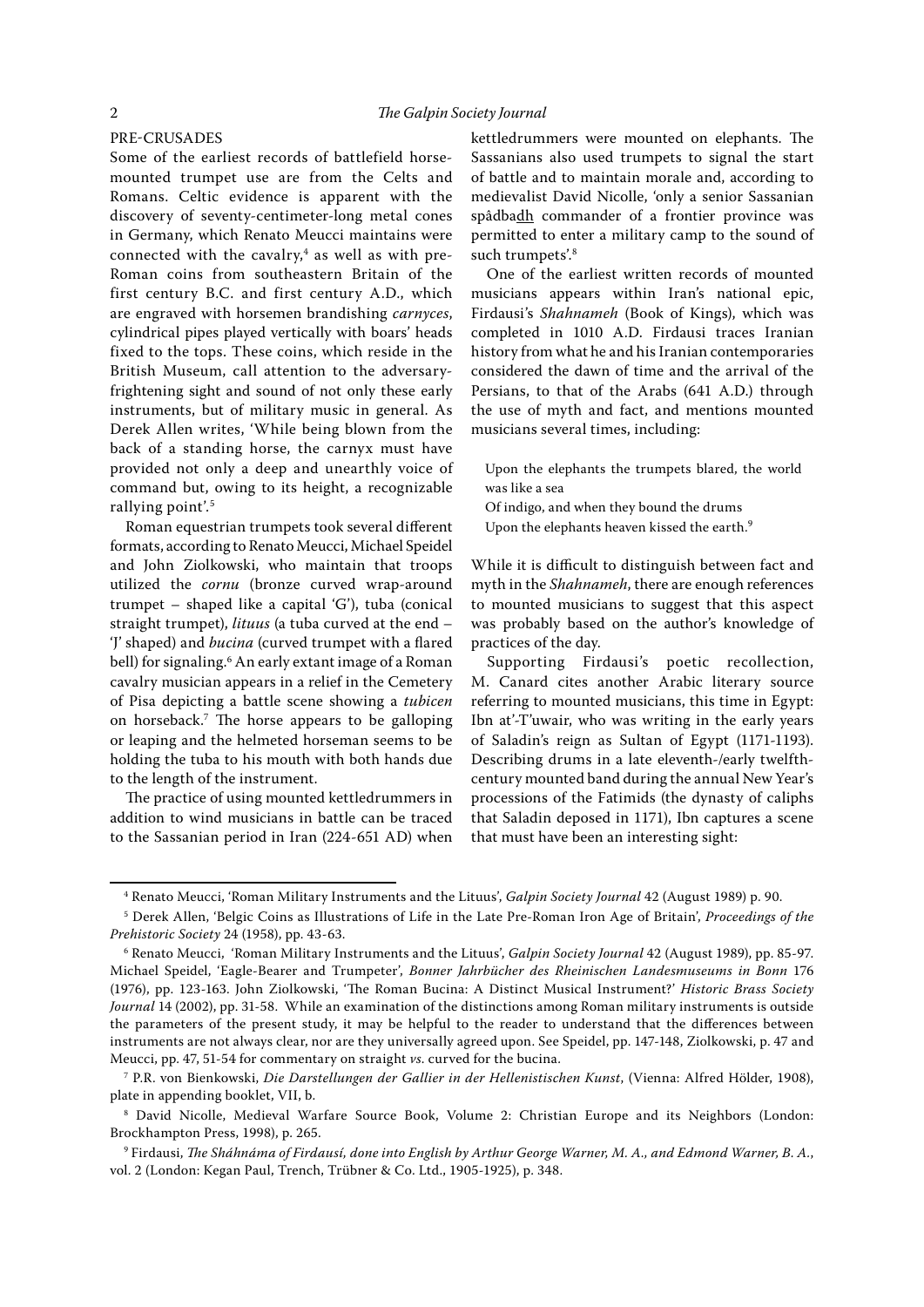There followed a number of drummers (naqqârât) with 20 mules, each mule carrying three of these instruments, which looked like kettledrums but were not kettledrums, and were called t'ubûl [a cylinder with skins on both ends]... These they play upon as they march two by two. These instruments make a fine sound and are a characteristic aspect of the Fatimids.<sup>10</sup>

Both Firdausi and Ibn at'-T'uwair testify that mounted trumpeters and kettledrummers were employed in military and court-type environments during the eleventh and twelfth centuries.

In addition to these early mounted kettledrums, the Saracens possessed several wind instruments, which would also have been used on horseback, including zumur (shawms), anafir/al or nafir/añafil (trumpets), and buqat (trumpets or horns). Another related Arabian word buq, which is probably derived from the Latin word bucina was also used to indicate a horn- or trumpet-like instrument.<sup>11</sup> By the time Europeans arrived in the Holy Land for the Crusades, animal-mounted Middle-Eastern cavalry musicians were common.12 Similarly, in Turco-Mongol Central Asia, a senior Khagan or ruler had his own orchestra of eighty or so musicians playing cymbals, horns, drums, bells and other instruments; such musical units could be mounted in battle to help direct the movements of forces with experienced elderly warriors beating the largest drums to mark the start of an attack.13

Byzantium also played a role in the tradition of

horse-mounted musicians. Writing in the second half of the eleventh century, John Skylitzes, a Constantinopolitan officer, gives an account of the city during the years 811–1057. In his Madrid Skylitzes, he depicts a mounted musician playing a shorter trumpet with a seemingly cylindrical section merged by a pommel with a conical bell.<sup>14</sup>

## THE TIME OF THE CRUSADES

Although Roman cavalry used mounted bucina players, trumpet use in general seems to have diminished in much of Europe with the demise of the Roman Empire in the fifth century.15 Music was found in the courts and churches of Europe during the first half of the Middle Ages,<sup>16</sup> but the Crusades may have had a hand in re-establishing and developing it on the battlefield. There are however, accounts of military trumpets and other horns being used in medieval Europe prior to the first Crusade of 1095, as well as at least one twelfth-century literary reference recounting battlefield kettledrums and cymbals several centuries earlier. A popular story about Charlemagne (742-814) tells of one of his jongleurs who guided him over Mt. Cenis in 773 and received as a reward all of the area over which his tuba could be heard when played from a particular hill.<sup>17</sup> Writing in the eleventh century about the 778 battle of Roncesvalles, Pseudo-Turpin offers another military music tale about the sound of the Saracens' kettledrums being more than a little unsettling for Charlemagne's horses.18 War horns are mentioned in Beowulf, and Farmer notes that several trumpets

<sup>&</sup>lt;sup>10</sup> M. Canard, 'Lo Procession du Nouvel An chez les Fatimides', Annales de l'Institut Orientales 10 (1952) p. 373, trans. Jerry Tarman. David Nicolle writes (personal communication, 3 June 2003): 'Ib al-T'uwair, like the other writers mentioned at the start of Canard's article, is believed to have been describing the Fatimid Caliphal processions as carried out in the late  $11<sup>th</sup>$  or early  $12<sup>th</sup>$  centuries, though he himself was writing early in Saladin's reign. This copying of, and interest in Fatamid sources was typical of Saladin's time, probably because Saladin was seeking to legitimize his possession and was therefore looking for aspects of ceremony to adopt for his own regime'.

 $11$  Tarr, The Trumpet, pp. 36-37.

<sup>&</sup>lt;sup>12</sup> Caldwell Titcomb, 'The Kettledrums in Western Europe: Their History outside the Orchestra' (Ph.D. diss., Harvard University, 1952), pp. 9-18. Edward Tarr, The Trumpet, p. 36.

<sup>&</sup>lt;sup>13</sup> Nicolle, Medieval Warfare Source Book, p. 266.

<sup>14</sup> Skylitzes' chronicle was written in Greek, and Alfred Büchler maintains that the Madrid copy was probably an ad hoc production assembled in Sicily. Alfred Büchler, 'Horns and Trumpets in Byzantium: Images and Texts', Historic Brass Society Journal 42 (August 1989), pp. 23-59, Fig. 20.

 $15$  Tarr, The Trumpet, p. 32. Tarr maintains that as early as the ninth century musical instruments and banners were among the most coveted spoils of war in the Middle East, The Trumpet, p. 38. Curt Sachs, Handbuch der Musikinstrumentenkunde (Leipzig, 1930, reprinted Wiesbaden: Breitkopf & Härtel, 1967), pp. 282-284.

<sup>&</sup>lt;sup>16</sup> Whitwell, *The Wind Band and Wind Ensemble before 1500* provides excellent documentation of civic and court instrument use in Europe in the medieval period.

<sup>&</sup>lt;sup>17</sup> E.K. Chambers, *The Medieval Stage* (London: Oxford University Press, 1903), I, p. 37, footnote 2, citing the Chronicon Novaliciense, iii, p.10.

<sup>&</sup>lt;sup>18</sup> Henry George Farmer, 'Crusading Martial Music', Music & Letters 30, no. 3 (July 1949), p. 243, citing Pseudo-Turpin, Historia de vita Caroli Magni (twelfth century); Turpine's Story, A Middle English Translation of The Pseudo-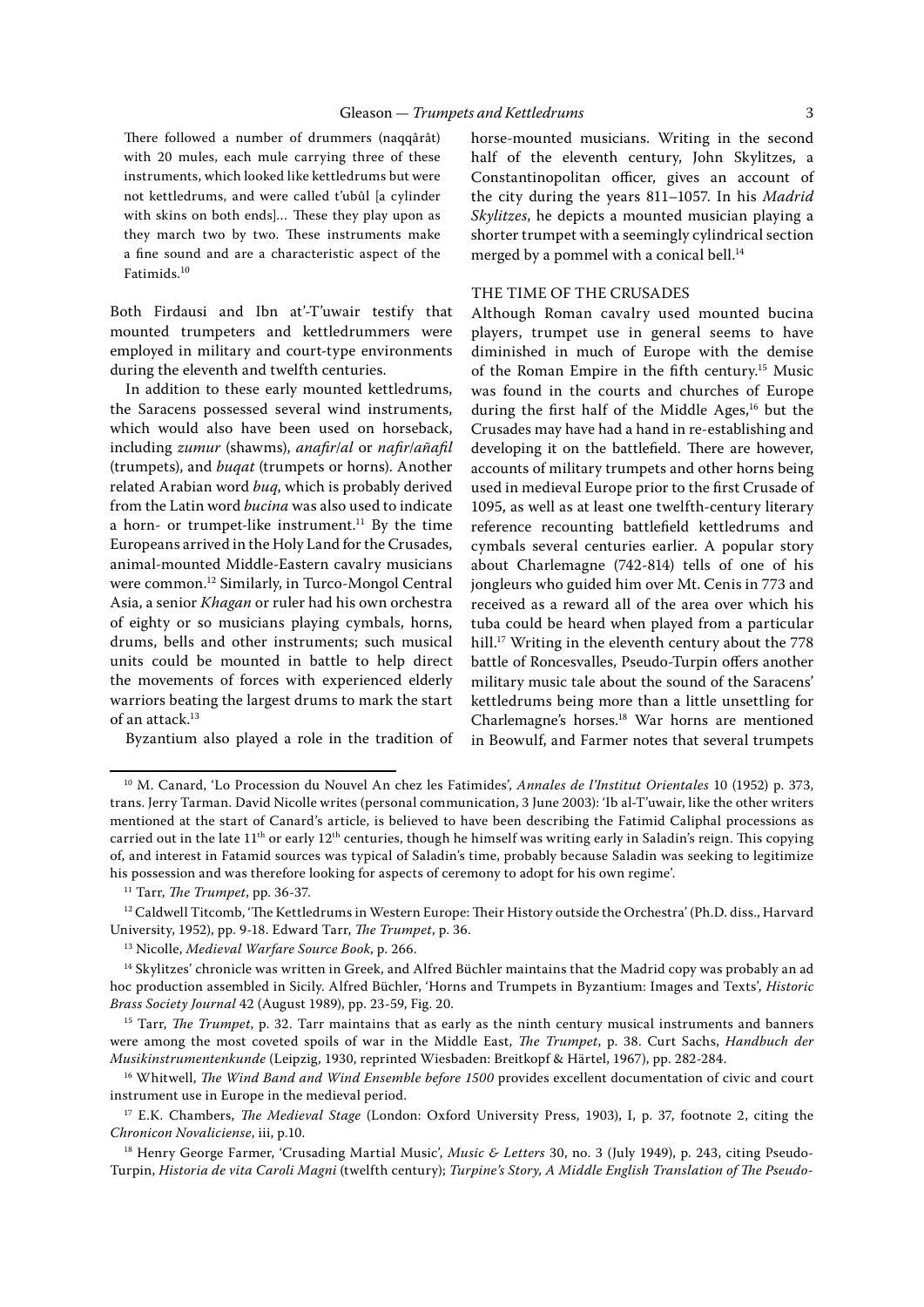

Figure 1. Cantigas de Santa Maria, Escorial T-I-1 (Códice Rico), Cant. CLXV. Courtesy of Patrimonio Nacional, Madrid.

dating from the Danish conquest of England have been found – one of which is over five feet long.<sup>19</sup>

Whether there was a reintroduction into Europe of the battlefield trumpet or not, $20$  crusading Europeans probably played a variety of instruments of the day—military as well as civic—on their way to the Middle East. These likely consisted of several styles of labrosones including the beme (a straight trumpet), busyn (also a straight trumpet but larger than the beme) and *horn*.<sup>21</sup> Upon their arrival in the Holy Land, they found a varied culture of military music: trumpets (anafir), horns (buqat), shawms

<sup>18 (</sup>continued) Turpin Chronicle, ed. Stephen A. Shepherd (The Early English Text Society by the Oxford University Press, 2004), 30. Spuriously attributed to Pseudo-Turpin, the archbishop of Rheims, who in the Chanson de Roland dies in the Battle of Roncesvalles, this 'chronicle' was compiled some three centuries later.

<sup>&</sup>lt;sup>19</sup> Farmer, Rise & Development, p. 7.

<sup>&</sup>lt;sup>20</sup> Various well-equipped scholars have debated trumpet development issues, investigating the idea of trumpet use moving from east to west or vice versa. This aspect of music history remains outside the intention of the present work, but the reader may refer to Don L. Smithers, *The Music and History of the Baroque Trumpet before 1721*, (Carbondale and Edwardsville: Southern Illinois University Press, 1988), pp. 35-36, 332-333.

<sup>&</sup>lt;sup>21</sup> Henry Holland Carter, A Dictionary of Middle English Musical Terms (Bloomington: Indiana University Press, 1961, reprinted New York: Kraus Reprint Corporation, 1968), pp. 36, 58, 206.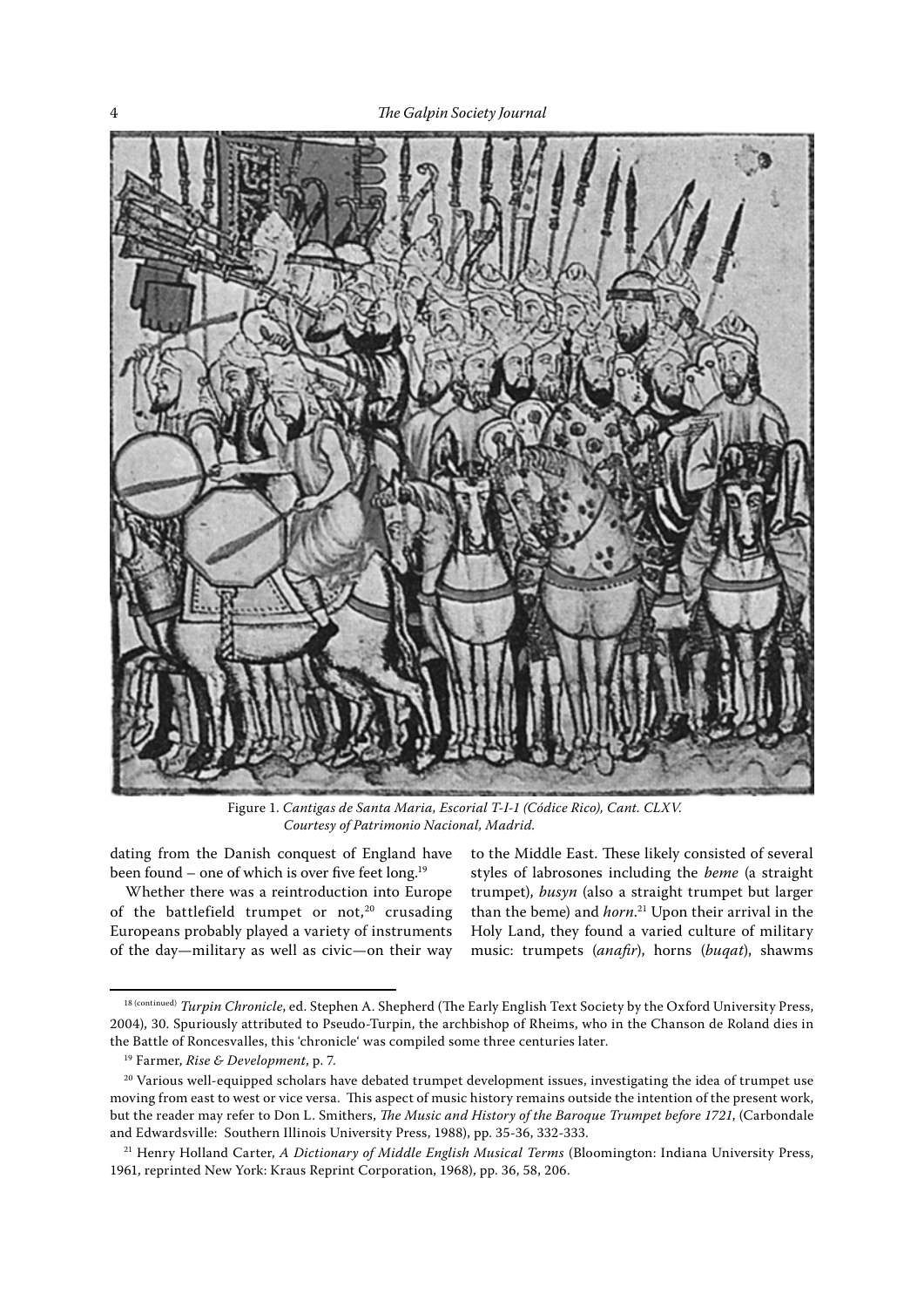(zumur), kettledrums (kusat, nakers<sup>22</sup>), drums (tubul) and cymbals (kasat). $23$ 

Encountering these equestrian-military uses of wind and percussion instruments, and recognising their psychological impact in sight and sound, crusading European nobility and military leaders were impressed on several occasions. Evidence of this west meeting east was recorded by the French Medieval chronicler, Jean Sire De Joinville, who accompanied King Louis IX of France (canonized as Saint Louis in 1297) on the Seventh Crusade (directed against Egypt) when he reported that when the French arrived at Damiette in June 1249:

…we found there all the forces of the Sultan on the seashore, folk very fair to look upon; for the Sultan beareth arms… and where the sun struck the gold it made the arms to glitter. The noise that they made with drums and Saracen horns was horrible to hear.<sup>24</sup>

Joinville was taken with the Saracen practice of sounding drums with great force during battle and at fixed times in camp, including daybreak when the Sultan arose, and in the evening. He also reports that the sound was such that those nearby were not able to hear one another and that he and his colleagues were amazed with this instrument's effectiveness in war music, which at this time still had the main goal of frightening the adversary.25 Various horns and other wind instruments, including shawms and other double-reed instruments were also used on horse-, donkey-, and camel-back in the Middle East during this era in various combinations. What must have been a truly ominous sight and sound occurred on 16 May 1291, when Muslim forces rushed forward in the attack of Saint-Jean d'Acre (present-day Akko, Israel) being led into battle by 300 kettledrummers on the backs of camels.26 A vivid image of mounted kettledrums of the period is depicted in the Cantigas de Santa Maria, an illustrated compilation of songs of the Virgin Mary by Alfonso X, King of Castille. Song 165, which tells of how Mary of Tartus (Tortosa) in Syria defended the city in 1270-1271 from Baybars al-Bunduqdari, Mamluk Sultan of Egypt, is accompanied by six miniatures, one of which depicts mounted cavalrymen, including trumpeters and kettledrummers (Figure 1).<sup>27</sup>

Military bands performing in the midst of battle was another idea introduced by the Saracens, when trumpeters and drummers were joined by other musicians around their units' colours and command headquarters, and played continually through a battle. The cessation of this music indicated to soldiers that the colours were lost or were furled in retreat and at this point the battle was over.<sup>28</sup> This custom spread to Europe, where records are found even in the popular literature of the day: 'In two hundred places you could see them fighting, and you heard horns, trumpets, and oliphants sounding and making very loud signals, and you heard the pagans shouting and screaming'.<sup>29</sup> The expression 'machen schal', or 'to make noise during the battle', by the time of the Middle Ages became known as 'classicum' which was a term to indicate instruments

<sup>24</sup> Jean Sire de Joinville Seneschal of Champagne, *The History of St. Louis*, French text ed. Natalis de Wailly, English trans. Joan Evans, Hon. Fellow of St. Hugh's College (London: Oxford University Press, 1938), p. 44.

<sup>&</sup>lt;sup>22</sup> Various forms of the word 'naker' appear throughout Arabic and European texts. 'The Saracen origin of the new kettledrum is borne out in the names given it by the Europeans. Difficulties of transliteration, the lack of systematized orthography in the Middle Ages, and the carelessness of copyists resulted in a plethora of forms, but they all clearly betray a common root', Titcomb, The Kettledrums in Western Europe, p. 8.

<sup>23</sup> Farmer, 'Crusading Martial Music', p. 243.

<sup>25</sup> Joinville, 84-85.

<sup>&</sup>lt;sup>26</sup> Titcomb, 'The Kettledrums in Western Europe,' p. 17, citing Taki-Eddin-Ahmed, Histoire des sultans mamlouks de l'Egypte, translated with notes from Arabic to French by Quatrèmere. (Paris, 1837-42), 2:125; Clement Huart, Histoire des Arabes. (Paris, 1912-13), 2:49; Gustave Schlumberger, Prise de Saint-Jean-d'Zcre en l'an 1291… (Paris, 1914), p. 41. Titcomb's exhaustive work is indispensable for the study of mounted music in general and for kettledrum history in particular.

 $27$  Alfonso X. Songs of Holy Mary of Alfonso X, The Wise, A Translation of the Cantigas de Santa Maria, trans. Kathleen Kulp-Hill, with an introduction by Connie L. Scarborough. (Tempe, Arizona: Arizona Center for Medieval and Renaissance Studies, 2000); Matilde Lopez Serrano, Cantigas de Santa Maria de Alfonso X el Sabio, Rey de Castilla, Estudio Preliminar por Matilde Lopez Serrano, (Madrid: Editorial Patrimonio Nacional, 1974), plate CLXV.

<sup>&</sup>lt;sup>28</sup> Farmer, 'Turkish Influence in Military Music', *Handel's Kettledrums and Other Papers on Military Music*, (London: Hinrichsen Edition Ltd., Printed by Brunce Ltd., 1950), p. 41; Farmer, Military Music (New York: Chanticleer Press, 1950), p. 10.

<sup>&</sup>lt;sup>29</sup> From 'Aliscans' from *Chanson de Geste* [Song of Deeds], lines 5617-22, Translated by Tarr, *The Trumpet*, p. 40.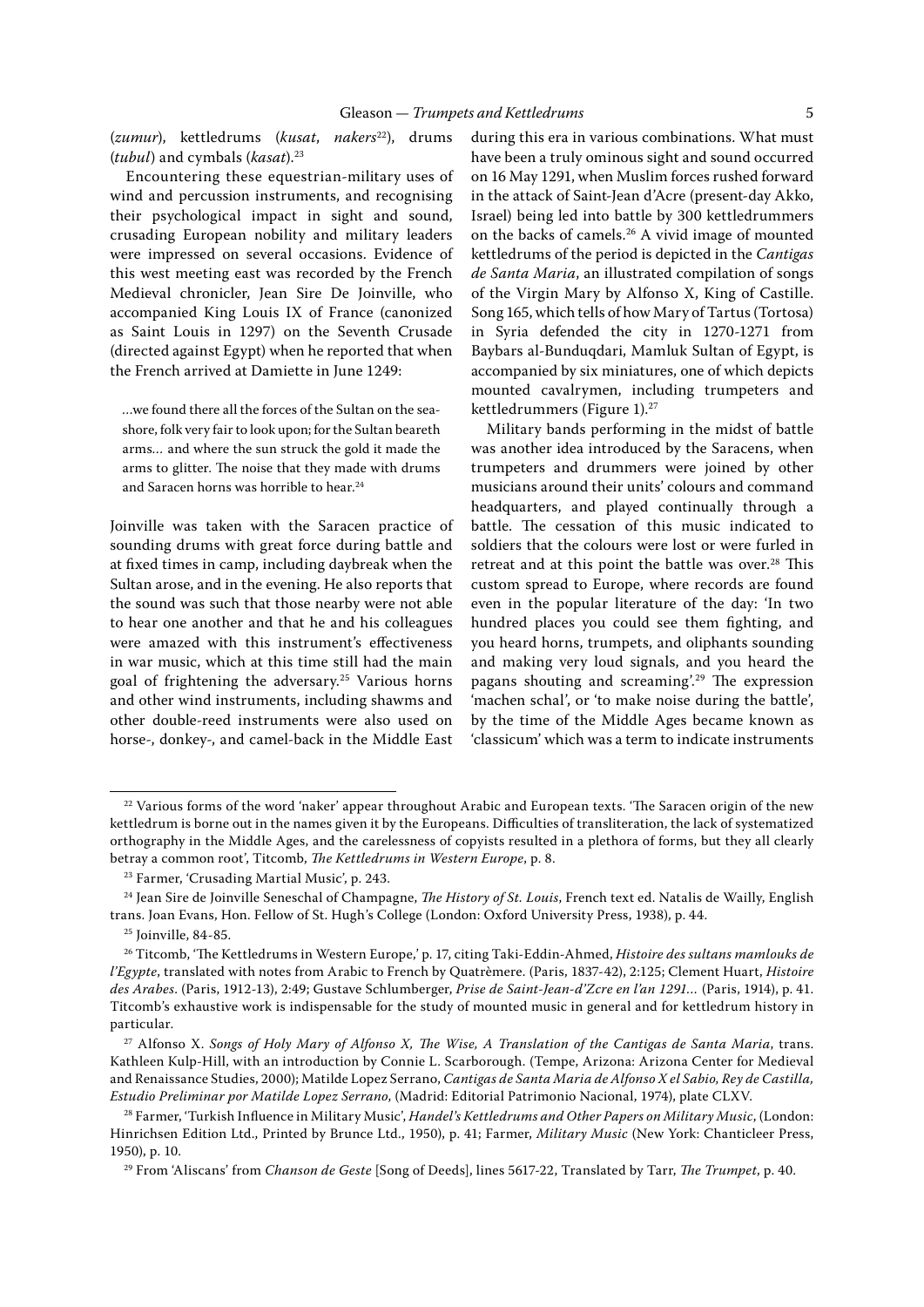playing in unison in battle,<sup>30</sup> as well as in camp as a call to assemble and at ceremonial occasions.31

## THIRTEENTH AND FOURTEENTH CENTURIES

In these encounters the returning Crusaders introduced kettledrums into Europe, together with the practice of using them at court and in the military – including on horseback. Along with payment for the services of Janino la Chevretter (bagpiper) and Roger the Trumpeter, the 1310 public expenditures during the reign of Edward II also included an entry for Janino le Nakerer (kettledrummer; naker from the Arabic naqqara), all of whom were part of the King's Minstrels.<sup>32</sup> These nakers were small and often shallow and, while size varied, Montagu suggests that drums of each pair were the same size and varied 'from something like four inches in diameter (ten cm) to something over a foot (thirty cm)', with the latter being exceptional.<sup>33</sup> Small kettledrums were known to be used especially in Germany, which had become a centre for kettledrum-playing as early as 1384, when Duke Philip of Burgundy had sent one of his drummers to Germany to learn the art of playing.34 While it is not evident whether they were mounted on horseback, by Chaucer's time (he was writing in 1386) kettledrums were known in England in military circles and are mentioned in his Knight's Tale along with pipes, horns and trumpets:

Pypes, trompes, nakers, clariounes, That in the bataille blowen blody sounes<sup>35</sup>

Jeremy Montagu, in his Timpani and Percussion, addresses the tonal elements of these early kettledrums, and maintains that while they were

indeed played in pairs, they may not have necessarily been pitched as 'high' and 'low', but rather were distinguished as producing dull or clear sounds. The theoretical tonal concepts of tonic and dominant harmony were not yet part of musicians' and learners' palettes, thus: '"perfect cadences", a chord on the dominant or fifth leading to a final chord on the tonic or keynote, had yet to be invented, and thus there was no reason for one drum to be tuned higher or lower than the other.'36

There are several records of mounted trumpeters during this period. Representing various craft guilds, town waits rode in the procession that would become known as the Lord Mayor's Show after its inception in 1215, and up until 1422 when the parade moved to the river Thames.<sup>37</sup> Records of the Goldsmiths and other companies of this period refer to payment to musicians (which included shawms and bagpipes as well as trumpets and clarions) for riding in the Lord Mayor's Day processions, as well as on company days for their expenses, drink and clothes.38 In Perugia, the contract that governed the civic band, 'Trombadore del Commune de Peroscia', in 1342 stated that players were to always be at the service of the city, that their silver trumpets belonged to the city and must be returned when requested, and that they were to have horses only at their own risk and danger.<sup>39</sup> A fourteenth-century reference to an ommegang<sup>40</sup> performance in Mons indicates that the trumpet and shawm players rode horses in the procession.<sup>41</sup> A Bologna statute of 1405 concerns the hiring of trumpeters for ceremonies celebrating students completing doctoral degrees, and states that along with trumpeters needing to be ready for the ceremonies, they were to be paid more

 $30$  Tarr, The Trumpet, p. 40.

<sup>&</sup>lt;sup>31</sup> Michael Speidel, 'Eagle-Bearer and Trumpeter', Bonner Jahrbücher des Rheinischen Landesmuseums in Bonn 176 (1976), p. 154.

 $32$  Farmer, Rise & Development, p. 9.

<sup>&</sup>lt;sup>33</sup> Jeremy Montagu, Timpani and Percussion (New Haven, Connecticut: Yale University Press, 2002), p. 26.

<sup>&</sup>lt;sup>34</sup> Curt Sachs, *The History of Musical Instruments* (New York: W.W. Norton & Company, Inc., 1940), p. 329.

<sup>&</sup>lt;sup>35</sup> Geoffrey Chaucer, 'The Knightes Tale', in *The Complete Works of Geoffrey Chaucer*, ed. Walter W. Skeat (Oxford: The Clarendon Press, 1900) (Original, 1386), Lines 2511 and 2512, p. 72.

<sup>&</sup>lt;sup>36</sup> Montagu, Timpani and Percussion, p. 27.

 $37$  Whitwell, The Wind Band and Wind Ensemble before 1500, p. 109.

<sup>&</sup>lt;sup>38</sup> Maurice Byrne, 'Instruments for the Goldsmiths Company', Galpin Society Journal 24 (July 1971), pp. 63-68. Jeremy Montagu, 'Mediaeval Woodwind Instruments of Silver', Galpin Society Journal 60 (April 2007), pp. 224-228.

 $39$  Whitwell, The Wind Band and Wind Ensemble before 1500, p. 102.

 $40$  Flemish for 'walk-about', the *ommegang* is a procession that originated in the fourteenth century as a religious event to celebrate the safe arrival of a statue of the Virgin Mary from Antwerp to Brussels.

 $41$  Whitwell, The Wind Band and Wind Ensemble before 1500, p. 116.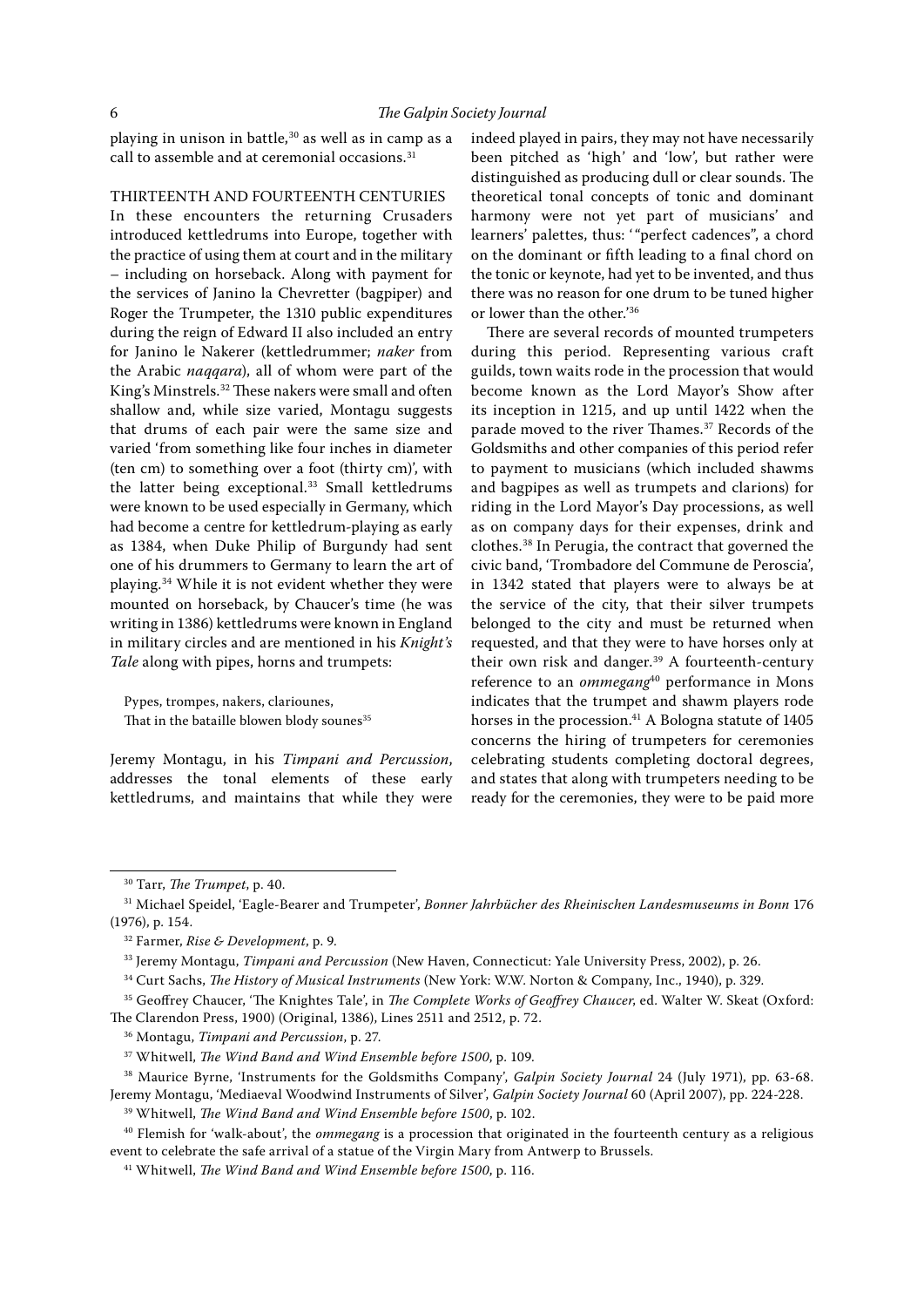## if on horseback.<sup>42</sup>

In addition to written records, two images of the time depict horse-mounted trumpeters in European ceremonial processions. A manuscript produced by the Benedictine monk Matthew Paris at St. Albans in about 1250 shows the Anglo-Saxon King Offa escorted by two mounted trumpeters playing 'pommel trumpets'.43 In contrast to this, two mounted trumpeters appearing in the Triumph of Joseph in the fourteenth-century Bulgarian Tomic Psalter, still carry the traditional Byzantine straight trumpets.<sup>44</sup>

### FIFTEENTH- TO MID-SIXTEENTH CENTURY

It is likely that mounted kettledrums gained a permanent place in Western armies and courts through Austrian and Hungarian encounters with the Ottomans who used larger drums in battle. With this custom spreading westwards, the next record of kettledrums in Europe, as well as the probable advent of the larger instruments in Western Europe, is dated as 1457. In this year a pair of 'tabourins like great kettles' were described by the Archbishop of Cologne as quite a novelty in an embassy from Ladislaus of Hungary to France to seek the hand of Madeleine, daughter of King Charles VII.45 This is how Western Europe came to know large kettledrums. They quickly found favor in Germany and then throughout the rest of Europe, while nakers were gradually abandoned, and disappeared completely in the early sixteenth century.46

Illustrations of the period are clear about the size of mounted kettledrums. One example is Diebold Schilling's Spiezer Chronik (c. 1485), which contains an illustration depicting Rudolf von Hapsburg with his mounted trumpeters and kettledrummer playing the larger kettledrums. Another is the Triumphzug, a series of 137 woodcuts by Hans Burgkmair, Albrecht Dürer, and others commissioned by Maximilian I, Emperor of the Holy Roman Empire to represent graphically his 'glories'; this depicts groups of marchers, horsemen and chariots, including several mounted musicians. Maximilian himself dictated the subject matter of the woodcuts to his secretary, Treitzsaurwein, including: 'after them [a group of people carrying statues] shall come on horseback a goodly number of trumpeters and drummers with the Imperial flags on their trumpets, and wearing laurel wreaths'.<sup>47</sup> By this point, kettledrums, which had been made of various combinations of wood, leather and metal, were made of copper or brass, setting the stage for the next six centuries.<sup>48</sup>

Through the Ottoman quest for territory in the west, further connections between east and west brought continued exposure to, and use of, mounted musicians. Kettledrums and trumpets were used by the Ottomans in their defeat of Hungarian forces in the battle of Mohacs (1526) in which they established their dominance in Hungary. Stone bas-reliefs on the tomb of Count Niklas Salm (1459-1530) in Vienna's Votivkirche depict a mounted kettledrummer in the Ottoman's unsuccessful siege of Vienna in 1529. These links from the Middle East to Eastern Europe and then to Western Europe are further evidenced by an early record of an order for mounted kettledrums in England, when in 1542 Henry VIII sent to Vienna for 'taborynes on horsbak after the Hungaryons facion'.<sup>49</sup> The tradition had arrived in the Scandinavian countries at least by 1527 when four mounted trumpeters participated in the wedding of Christina Gyllenstierna and Johan Turesson Tre Rosor, who was a member of King Gustav Vasa's council.<sup>50</sup>

<sup>&</sup>lt;sup>42</sup> Nan Cooke Carpenter, Music in the Medieval and Renaissance Universities (Norman: University of Oklahoma, 1958), pp. 35-37.

<sup>&</sup>lt;sup>43</sup> King Offa. Dublin, Trinity College Library Ms.177 (Matthew Paris, Vie de Seint Aubain), fol. 55v (c. 1250), Büchler, Figure 22.

<sup>&</sup>lt;sup>44</sup> The Triumph of Joseph. Moscow, State Historical Museum, Codex 2752 (Tomic Psalter), fol. 170r. Büchler, Fig. 24.

<sup>45</sup> Farmer, 'Turkish Influence', p. 42. Montagu, Timpani and Percussion, p. 43.

<sup>&</sup>lt;sup>46</sup> Titcomb, 'The Kettledrums in Western Europe', pp. 151, 153. Jeremy Montagu, Timpani and Percussion, p. 26.

 $47$  Stanley Appelbaum (ed.), The Triumph of Maximilian I, 137 Woodcuts by Hans Burgkmair and Others, with a translation of descriptive text, introduction and notes by Stanley Appelbaum (New York: Dover Publications, Inc., 1964), p. 15.

<sup>48</sup> Montagu, Timpani and Percussion, p. 43.

<sup>49</sup> Montagu, Timpani and Percussion, p. 45, citing State Papers Published Under the Authority of Her Majesty's Commission (London: Commission for Publishing State Papers, 1849), part V—continued, vol. IX, p. 138, DCCLXVII. Bowles agrees with Montagu that while Henry VIII ordered these kettledrums, there are no records indicating that he received them, Edmund A. Bowles, The Timpani, A History in Pictures and Documents (Pendragon Press, 2002), p. 361. By this date of 1542, most of Hungary had been absorbed by the Ottoman Empire. Vienna, however, never fell.

<sup>50</sup> Riksarkivet, Stockholm, Räntekammarböcker, Vol 1, p. 196.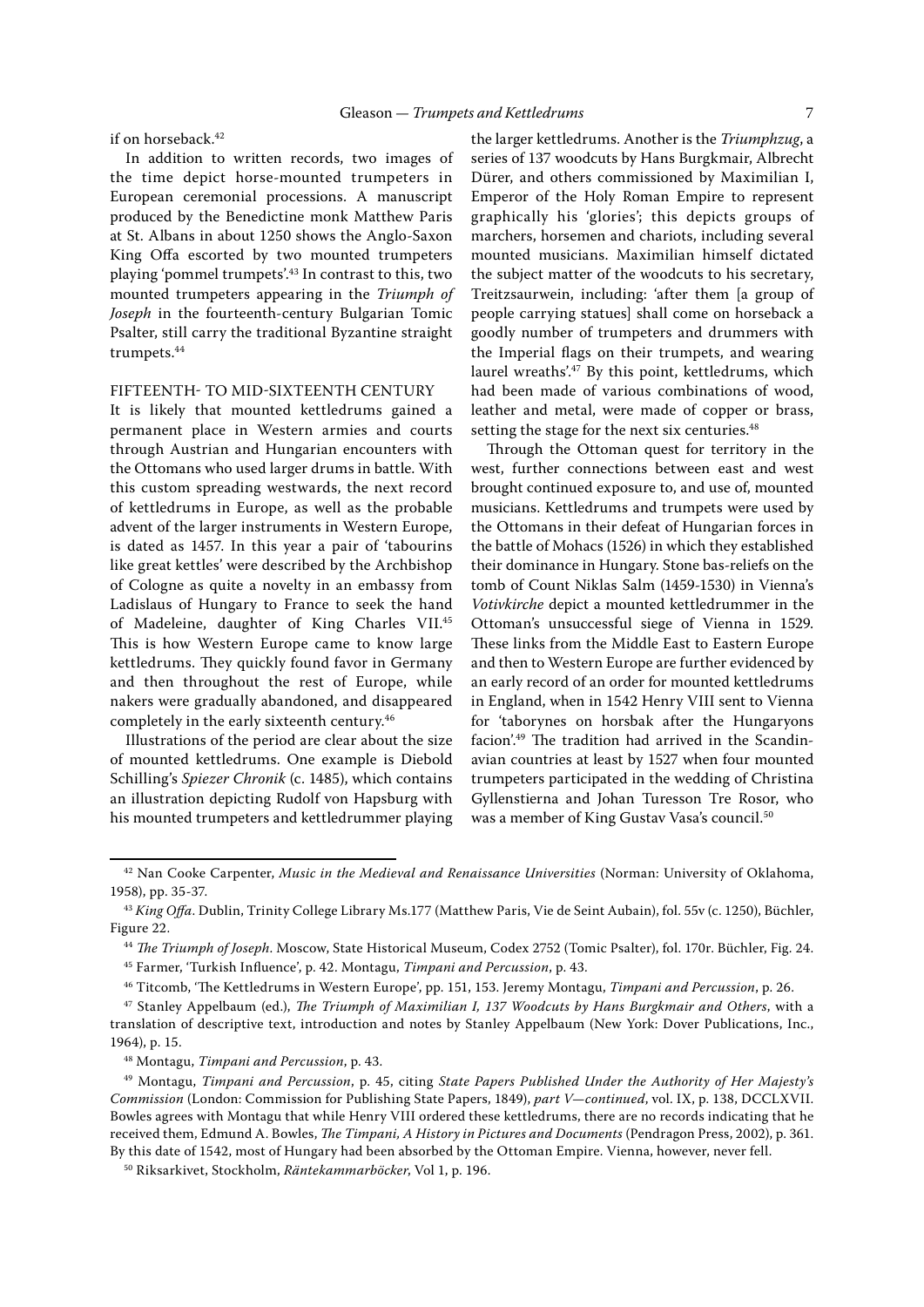By this time, the difficulties of holding long trumpets while playing them at court, on the march and on horseback had been reduced substantially because shortly before 1400, instrument makers had learned to take advantage of the various melting points of different metals, and had learned to bend tubing effectively. This innovation in brass-instrument making revolutionized the appearance of trumpets, as well as their maneuverability. It enabled trumpets to be made in an 'S' or the folded shape still known today, whereby the length of a two-meter instrument could be reduced by about two thirds (see Figure 2, right, and in the colour section).<sup>51</sup>

In this way, the uncomfortably long añafil developed into the folded trumpet, which could easily be transported on military campaigns or to ceremonial events, without the danger of damage that accompanies long instruments.<sup>53</sup>

At this time, court trumpeters and kettledrummers became vital employees of royal households as heralds. They played to announce births, deaths, marriages, and other formal occasions, as well as the arrival of nobility on entrance to villages and cities—as friends or foes. The Harvard Dictionary of Music states that King Francois I of France (r. 1515-1547) employed a band of trumpets and drums when he re-conquered Milan from the Swiss and Venetians in the Battle of Marignano on 13 September 1515, and when he was defeated and captured by the Spanish troops of King Carlos I (Emperor Karl V) at the battle of Pavia. Francois' enemies employed them as well, according to Titcomb.<sup>54</sup>

Along with court use, trumpets were used as military signaling instruments. At about the time of Henry VII (r. 1485-1509), the custom of incorporating fife and drum bands as signalers within infantry units, a practice that originated



Figure 2. A tournament hosted by Henry VIII in 1511 to celebrate the birth of his son Henry. Further detail may be found in the caption in the colour section. The black musician is 'John Blanke, the black trumpeter'.52 Courtesy of College of Arms, London.

with Swiss mercenaries serving in Italy and France, reached as far west as Britain, resulting in music distinctions between infantry and cavalry. As court trumpeters served on horseback, trumpet music became connected with the cavalry, whereas infantry units employed sidedrummers, fifers, and bagpipers.<sup>55</sup> Until this time the trumpet served in both infantry and cavalry units,<sup>56</sup> but from this point European martial music confined trumpets and kettledrums to cavalry units, and drums and fifes to infantry units. This continued until the introduction of the hautbois (shawm-like instrument – the predecessor of the modern oboe) in the seventeenth century and the reintroduction of 'Turkish Music' in the early eighteenth century, which led to the idea of actual military bands.<sup>57</sup>

<sup>51</sup> Folded trumpets were also part of Turkish cavalry culture by this point. For an image of a Turkish mounted wedding procession including trumpeters, see Metin And, Istanbul in the 16th Century, The City, The Palace, Daily Life (Istanbul: Arbank Culture and Art Publication: 59, 1994), pp. 212-213; images from a 1574 picture album executed by Lambert de Vos, Bremen, Germany, Der Staats-und Universitatsbibliothek, Bremen Ms. or. 9.

 $52$  Sydney Anglo, The Great Tournament Roll of Westminster, A Collotype of the Manuscript (Oxford: The Clarendon Press, 1968), Vol. I, 85, 98, 137, Vol. II, Plates III, XVIII.

 $53$  Tarr, The Trumpet, 53. Don L. Smithers, The Music and History of the Baroque Trumpet before 1721 (Carbondale and Edwardsville: Southern Illinois University Press), pp. 35-36.

<sup>54</sup> Willi Apel (ed.), Harvard Dictionary of Music (Harvard University Press, 1944), s.v. 'Military Band,' p. 446. Titcomb, Kettledrums in Western Europe, p. 298.

 $55$  Farmer, Rise and Development, p. 17. This practice remained the custom through the nineteenth century and up into World War II throughout Western armies.

<sup>&</sup>lt;sup>56</sup> Henry George Farmer, *Military Music* (New York: Chanticleer Press, 1950), p. 11. Farmer, 'Turkish Influence', p. 43.

<sup>&</sup>lt;sup>57</sup> Curt Sachs, The History of Musical Instruments, pp. 436-437. While it is difficult to imagine a military or any other wind band without drums, the idea has not always been so obvious. As Farmer states, 'Here and there the regimental